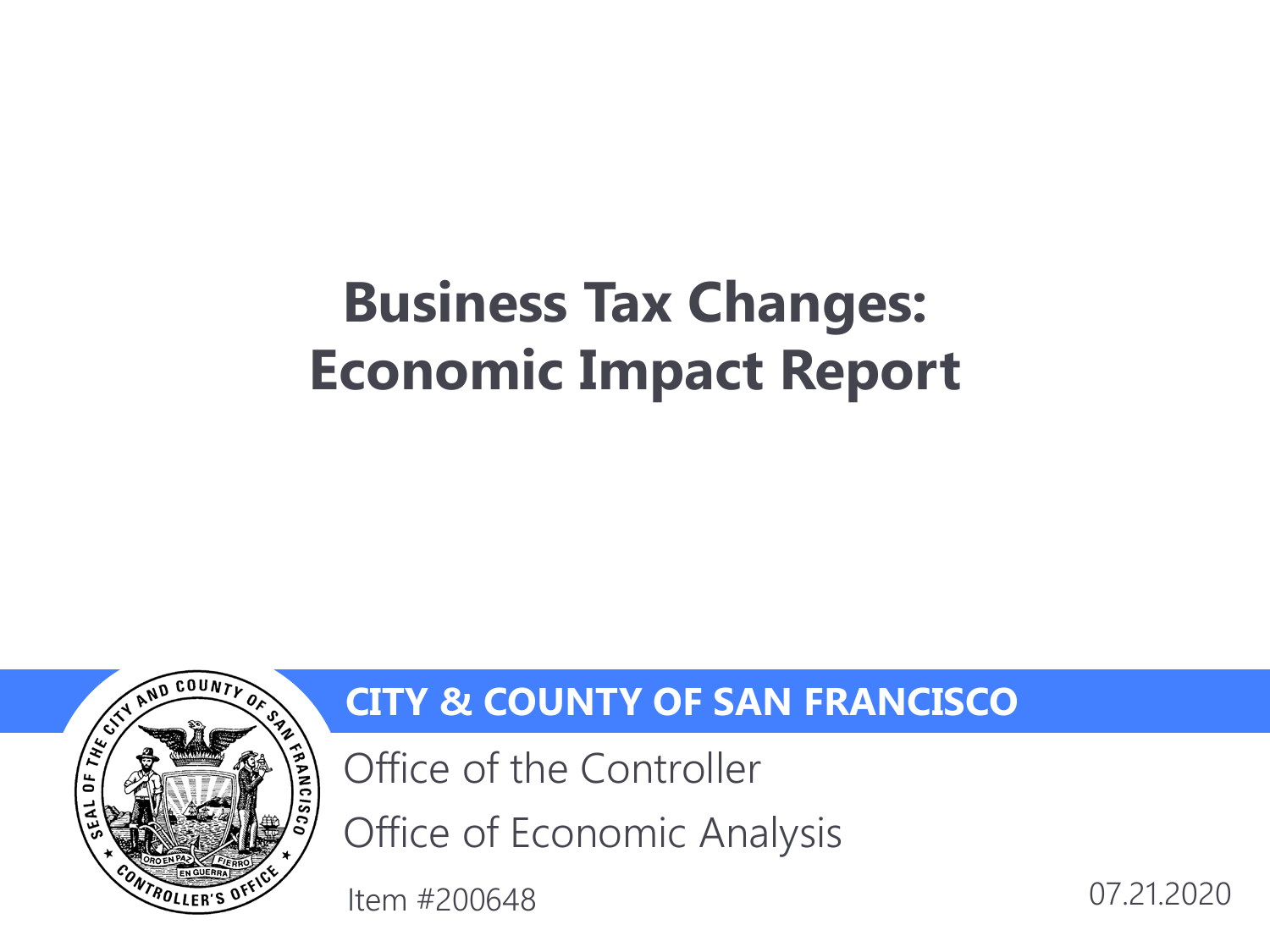### **Introduction**

- The proposed legislation would make a number of changes to San Francisco's system of business taxes. The changes would require voter approval, by a simple majority vote, at the November 2020 election.
- The revenues from two new taxes approved by San Francisco voters in 2018 have been impounded by the City Controller's Office, because of ongoing litigation. The proposed tax changes would permit the City to expend those impounded funds, and replace the tax revenues for 20 years, if the City loses that litigation.
- Additionally, the proposal would eliminate the City's Payroll Expense Tax, reduce business registration fees for small businesses, and make a number of adjustment to the City's Gross Receipts Tax rates.
- The Office of Economic Analysis (OEA) has prepared this economic impact report after determining that the proposed changes could have a material impact on the city's economy.
- The proposed tax is incorporated within a City Charter amendment which also excludes the tax's revenue from budget baselines. Only the tax changes are considered in this report, as the baseline changes do not affect the broader city economy.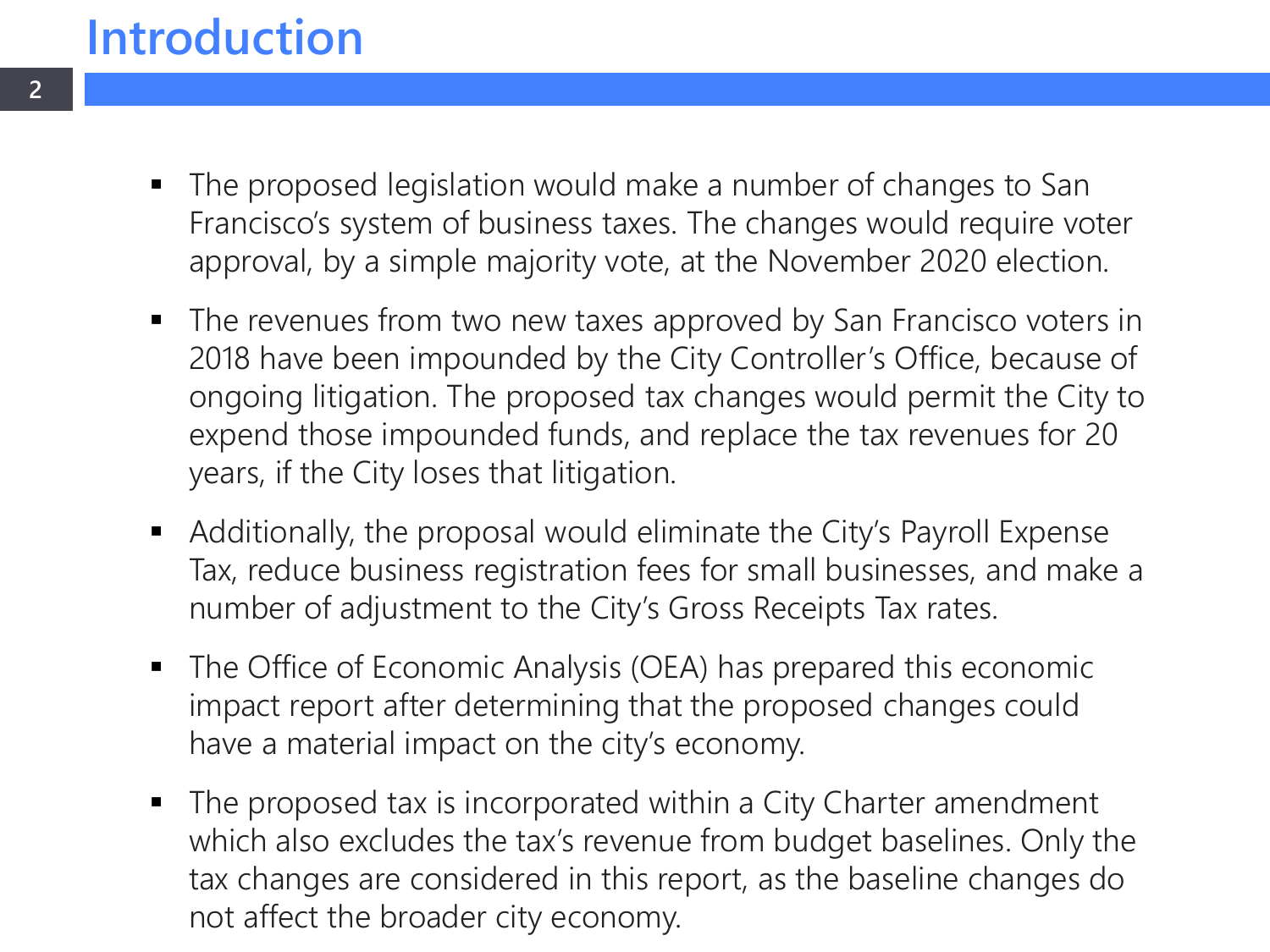### **Policy Details**

- Specifically, the proposed tax would make the following changes:
- 1. Providing a new revenue stream (a "backstop") that would permit the City to expend the impounded revenue now being collected from the Commercial Rents Tax ("Baby C") and Homelessness Gross Receipts Tax ("Big C"). The backstop is an increase in Gross Receipts Tax rates that mirror Big C and Baby C, and would go into effect for 20 years, only if the City loses the litigation.
- 2. A repeal of the Payroll Expense Tax, effective in tax year 2021, funded by an across-the-board increase in Gross Receipts Tax rates, of 40%.
- 3. A reduction of business registration fees, for businesses with \$1 million or less in San Francisco gross receipts.
- 4. An increase in the small business exemption for the Gross Receipts Tax, to \$2 million. It's 2019 level is \$1.17 million.
- 5. Temporary reductions in Gross Receipts Tax rate for certain industries, and phased, permanent, increases in Gross Receipts Tax rates for other industries, as detailed on the following three pages.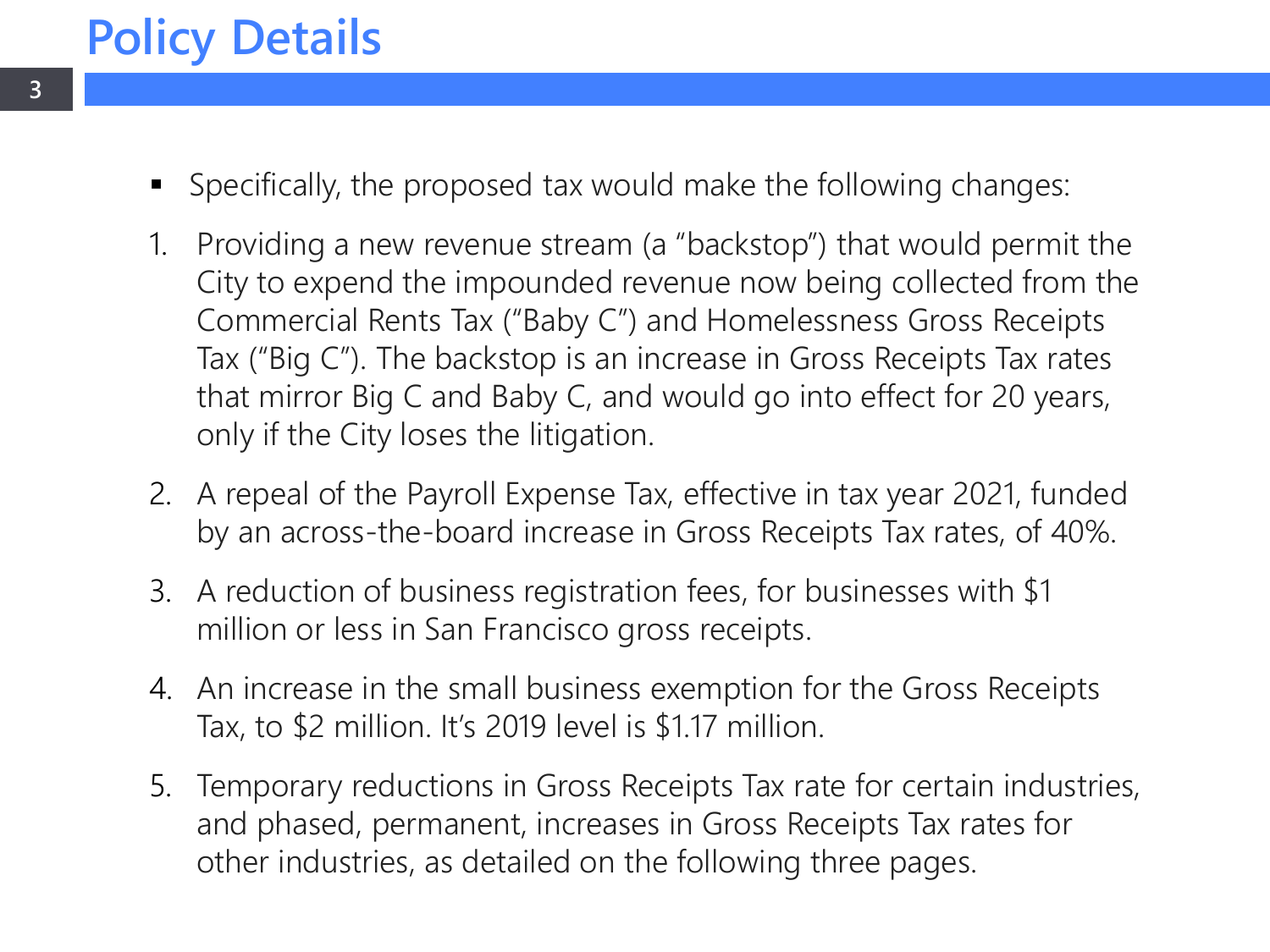# **Proposed Temporary Rate Reductions**

**4**

- The City's Gross Receipts Tax has progressive tax rates, in which a business faces higher tax rates on higher tiers of gross receipts.
- The proposed measure would reduce the tax rates on the lowest three tiers (up to \$25 million in gross receipts), for the following industries: Retail Trade; Certain Services; Manufacturing; Arts, Entertainment, Recreation; Accommodations; and Food Services.
- The rates reductions for all 6 industries would be, in tax years 2021 & 2022, equivalent to 50% of the existing rates below \$25 million, adjusted by the 40% increase to fund the elimination of the Payroll Expense Tax. In tax year 2023, the reduction would be 25% of this adjusted rate, and in tax year 2024 and afterwards, there would be no reduction.
- Rates for all industries and tiers, for each year, are shown in the Appendix.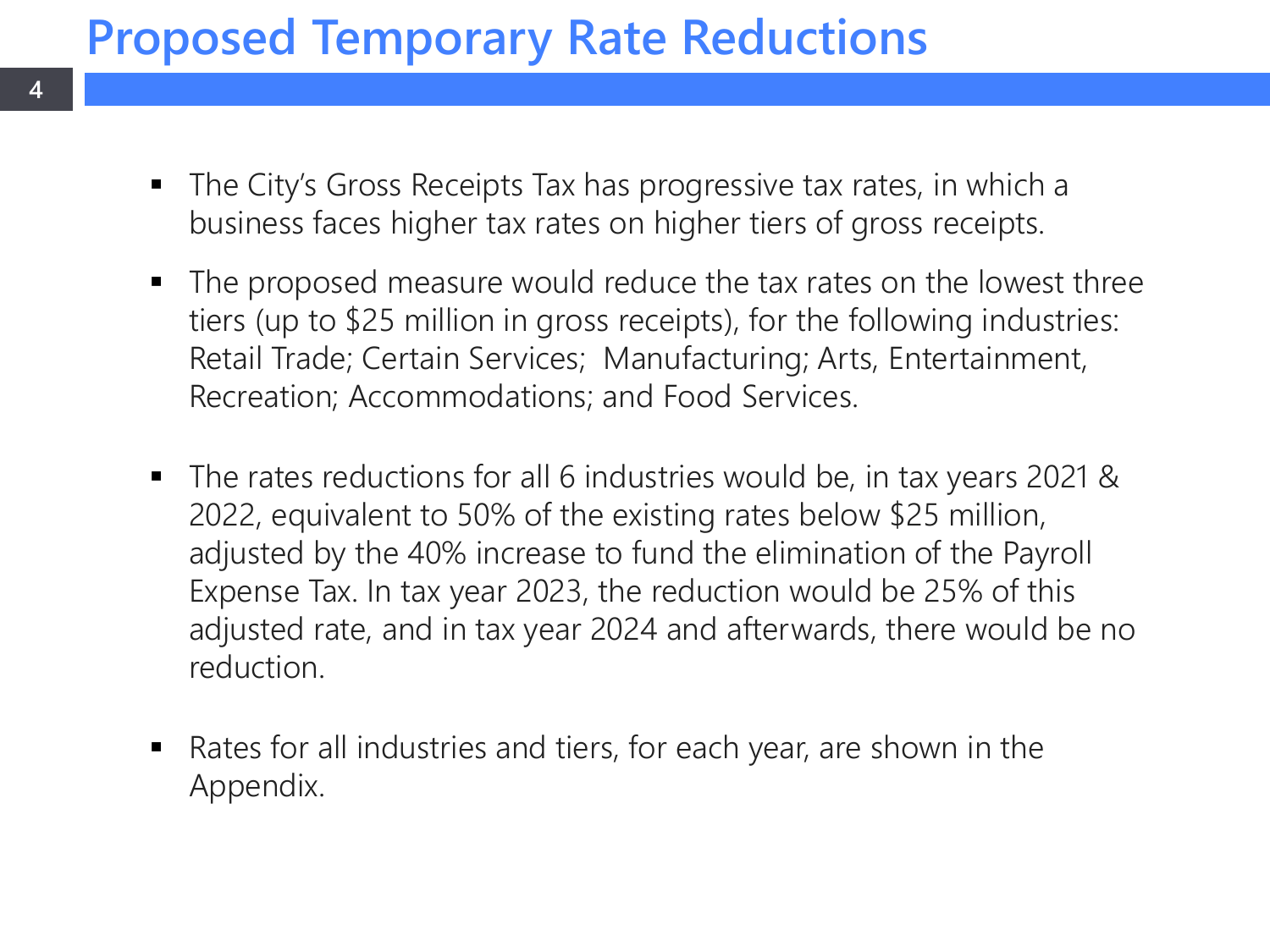#### **Proposed Rate Increases**

- The proposal would change the rates that apply to the Information industry, beginning in tax year 2021, by raising them to match the rates that apply to the Professional, Scientific, and Technical Services industry.
- Additionally, further stepped increases would apply, to the industries and in the tax years shown on the next page. These increases are shown as a percentage increase of current rates, for all tiers.
- In 2023 and 2024, the increases would be delayed by one year if total San Francisco gross receipts for the proceeding year was below 90% or 95%, respectively, of San Francisco gross receipts total for 2019. This effectively defers tax increases if there is a major decline in the city's economy that continues to 2022 or 2023.
- The detailed rate increases by industry are shown on the next page. Full rate detail is provided in appendix.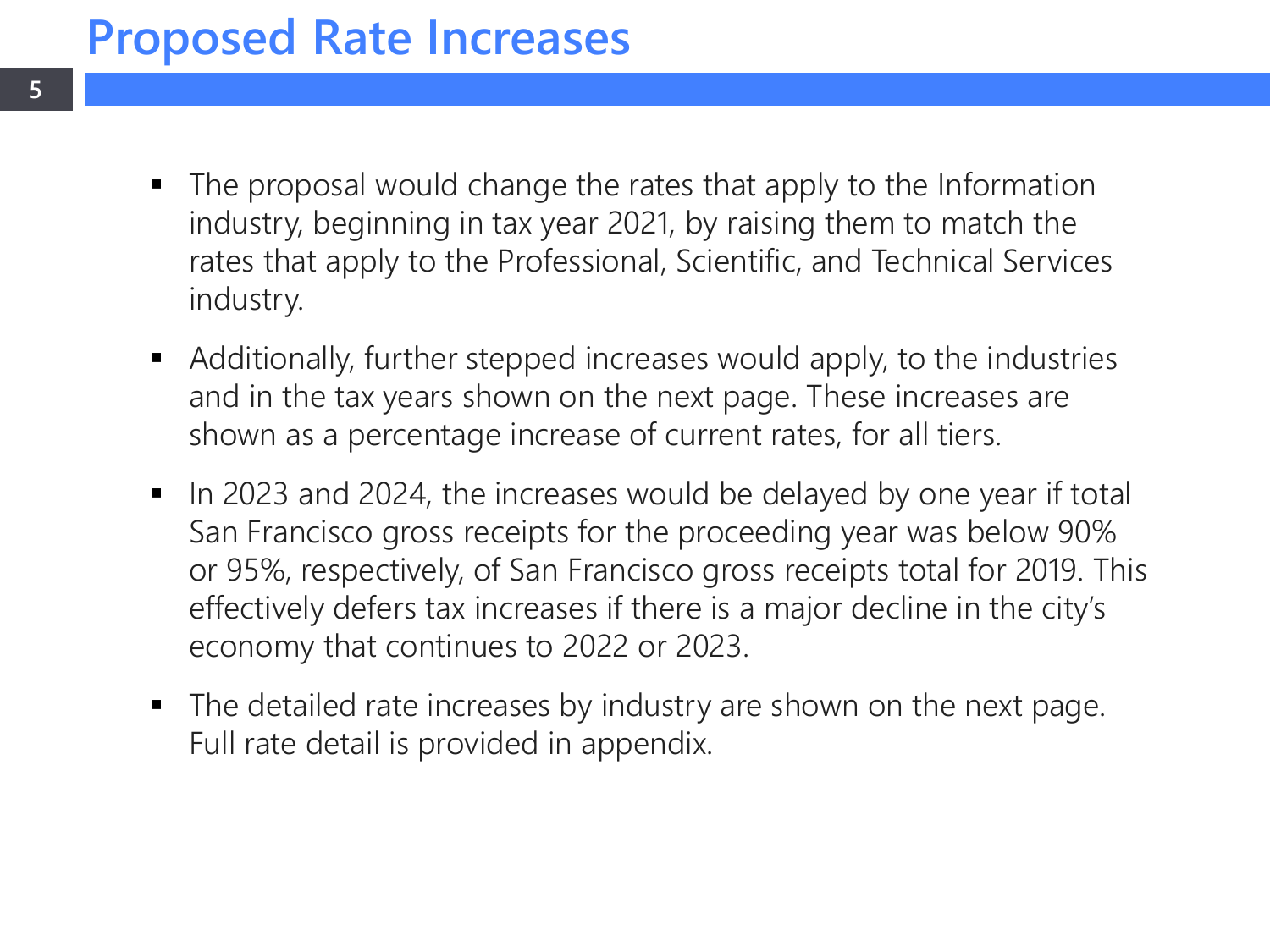#### **Rate Increase Details**

| <b>Business Activity</b>                           | 2021 | 2022 | 2023 | 2024 |
|----------------------------------------------------|------|------|------|------|
| <b>Certain Services</b>                            | 0%   | 0%   | 0%   | 0%   |
| <b>Retail Trade</b>                                | 0%   | 0%   | 0%   | 0%   |
| <b>Wholesale Trade</b>                             | 0%   | 0%   | 0%   | 0%   |
| <b>Biotechnology</b>                               | 0%   | 5%   | 10%  | 15%  |
| <b>Clean Technology</b>                            | 0%   | 0%   | 0%   | 0%   |
| <b>Food Services</b>                               | 0%   | 0%   | 0%   | 0%   |
| Information                                        | 0%   | 10%  | 15%  | 20%  |
| Manufacturing                                      | 0%   | 0%   | 0%   | 0%   |
| <b>Transportation and Warehousing</b>              | 0%   | 0%   | 0%   | 0%   |
| <b>Accommodations</b>                              | 0%   | 0%   | 0%   | 0%   |
| Arts, Entertainment, and Recreation                | 0%   | 0%   | 0%   | 0%   |
| <b>Utilities</b>                                   | 0%   | 5%   | 10%  | 15%  |
| <b>Activity Not Listed Above</b>                   | 0%   | 10%  | 15%  | 20%  |
| <b>Administrative and Support Services</b>         | 0%   | 5%   | 10%  | 15%  |
| <b>Private Education and Health Services</b>       | 0%   | 5%   | 10%  | 15%  |
| Construction                                       | 0%   | 0%   | 0%   | 0%   |
| <b>Financial Services</b>                          | 0%   | 10%  | 15%  | 20%  |
| Insurance                                          | 0%   | 5%   | 10%  | 15%  |
| Professional, Scientific, and Technical Services   | 0%   | 10%  | 15%  | 20%  |
| <b>Real Estate and Rental and Leasing Services</b> | 0%   | 5%   | 10%  | 15%  |
| <b>Administrative Office Tax Payers</b>            | 0%   | 5%   | 10%  | 15%  |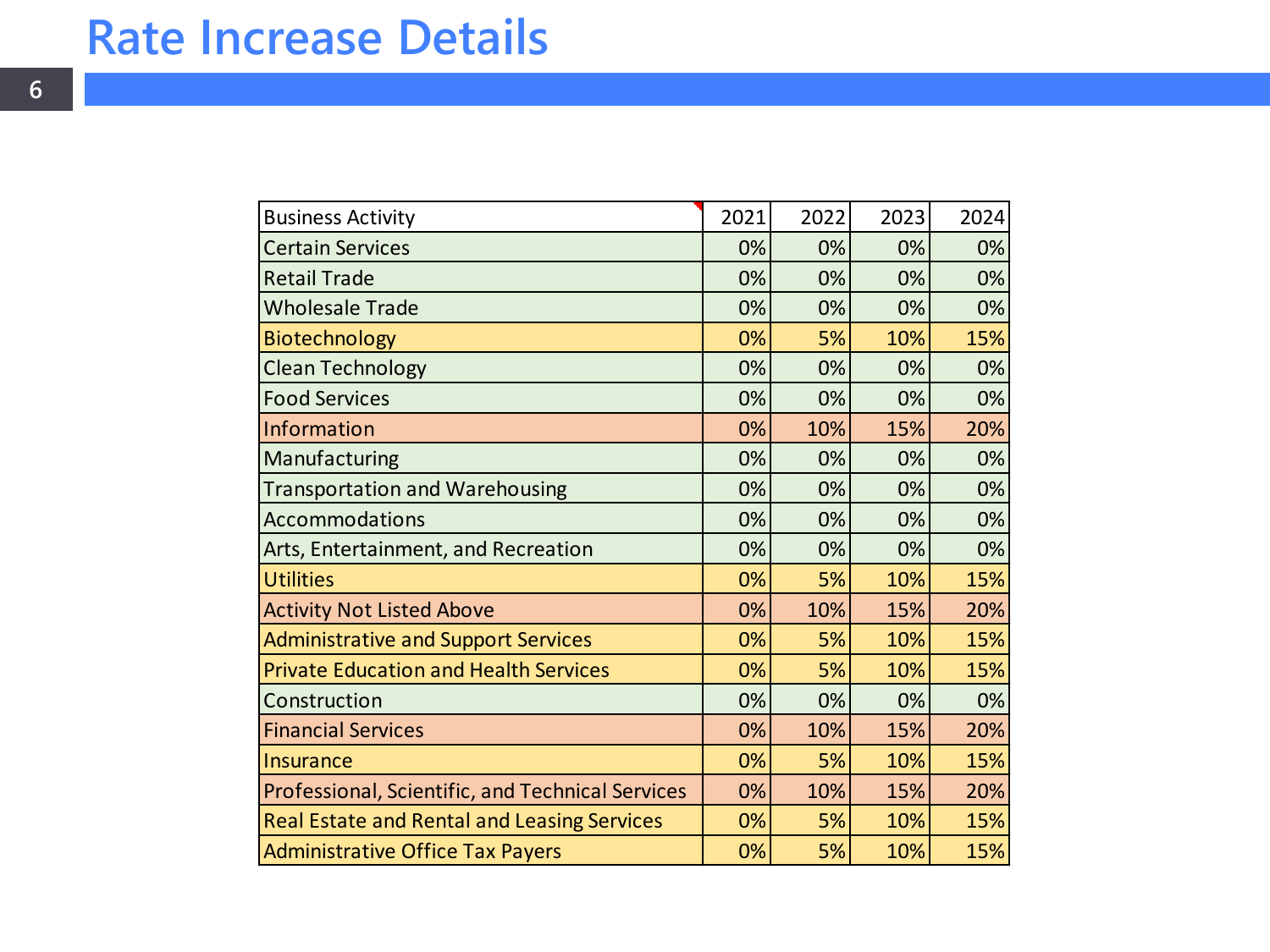### **Estimated Revenue**

**7**

- An estimate of the revenue changes associated with each of the features of the tax proposal is shown on the table on the next page.
- The table assumes a resolution of the Big C/Baby C tax litigation, in the City's favor, in 2023, and that there is no revenue associated with the backstop in that year or beyond. As stated earlier, if the City loses the litigation, the backstop would replace the revenue of Big C/Baby C, as a general tax, for 20 years.
- The table shows the Big C and Baby C revenues that have been paid, or will be paid between now and 2023. This payment has and will continue to occur, regardless of whether this proposal is adopted. The proposal only permits the City to spend it prior to the final resolution of the litigation.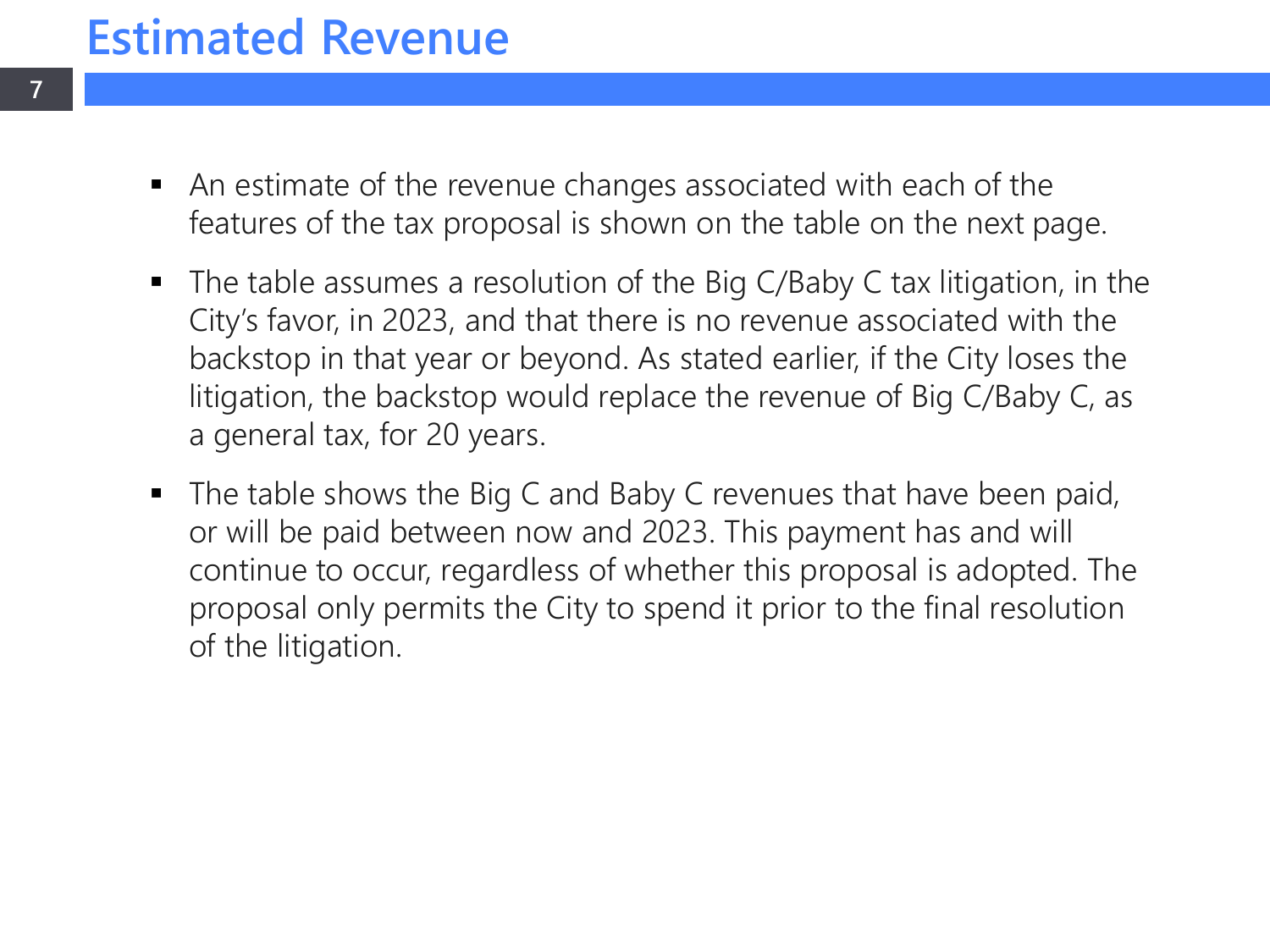### **Revenue Impact of Policy Features, 2020-2025**

| Tax Feature                              | <b>Spending Use</b>               | 2021   | 2022   | 2023   | 2024   | 2025                  |
|------------------------------------------|-----------------------------------|--------|--------|--------|--------|-----------------------|
| Unlocked Big C Revenue                   | <b>Affordable Housing</b>         | \$197  | \$94   | \$0    | \$0    | 50                    |
|                                          | Mental Health                     | \$98   | \$47   | \$0    | \$0    | 50                    |
|                                          | <b>Homelessness Prevention</b>    | \$59   | \$28   | \$0    | \$0    | 50                    |
|                                          | Shelter & Hygiene                 | \$40   | \$19   | \$0    | \$0    | 50                    |
|                                          | <b>General Fund Re-Payments</b>   | \$197  | \$0    | \$0    | \$0    | 50                    |
| Unlocked Baby C Revenue                  | Childcare                         | \$273  | \$160  | \$0    | \$0    | 50                    |
|                                          | <b>General Fund Distributions</b> | \$107  | \$28   | \$0    | \$0    | 50                    |
| <b>Replace Payroll Tax with Gross</b>    |                                   |        |        |        |        |                       |
| <b>Receipts Tax Increase</b>             | General Fund                      | \$1    | \$1    | \$1    | \$1    | $\vert \zeta_1 \vert$ |
| <b>Reduce Business Registration Fees</b> | <b>General Fund</b>               | $-55$  | $-55$  | $-55$  | $-55$  | $-55$                 |
| Raise Gross Receipts Tax Small           |                                   |        |        |        |        |                       |
| <b>Business Exemption</b>                | General Fund                      | $-512$ | $-512$ | $-512$ | $-512$ | $-512$                |
| <b>Temporary Tax Reductions</b>          | <b>General Fund</b>               | $-522$ | $-522$ | $-511$ | \$0    | 50                    |
| Move Information to Schedule 6           |                                   |        |        |        |        |                       |
| Rates                                    | <b>General Fund</b>               | \$30   | \$30   | \$30   | \$30   | \$30                  |
| <b>Stepped Tax Increases</b>             | <b>General Fund</b>               | \$0    | \$39   | \$61   | \$83   | \$83                  |
| Total                                    |                                   | \$963  | \$407  | \$64   | \$97   | \$97                  |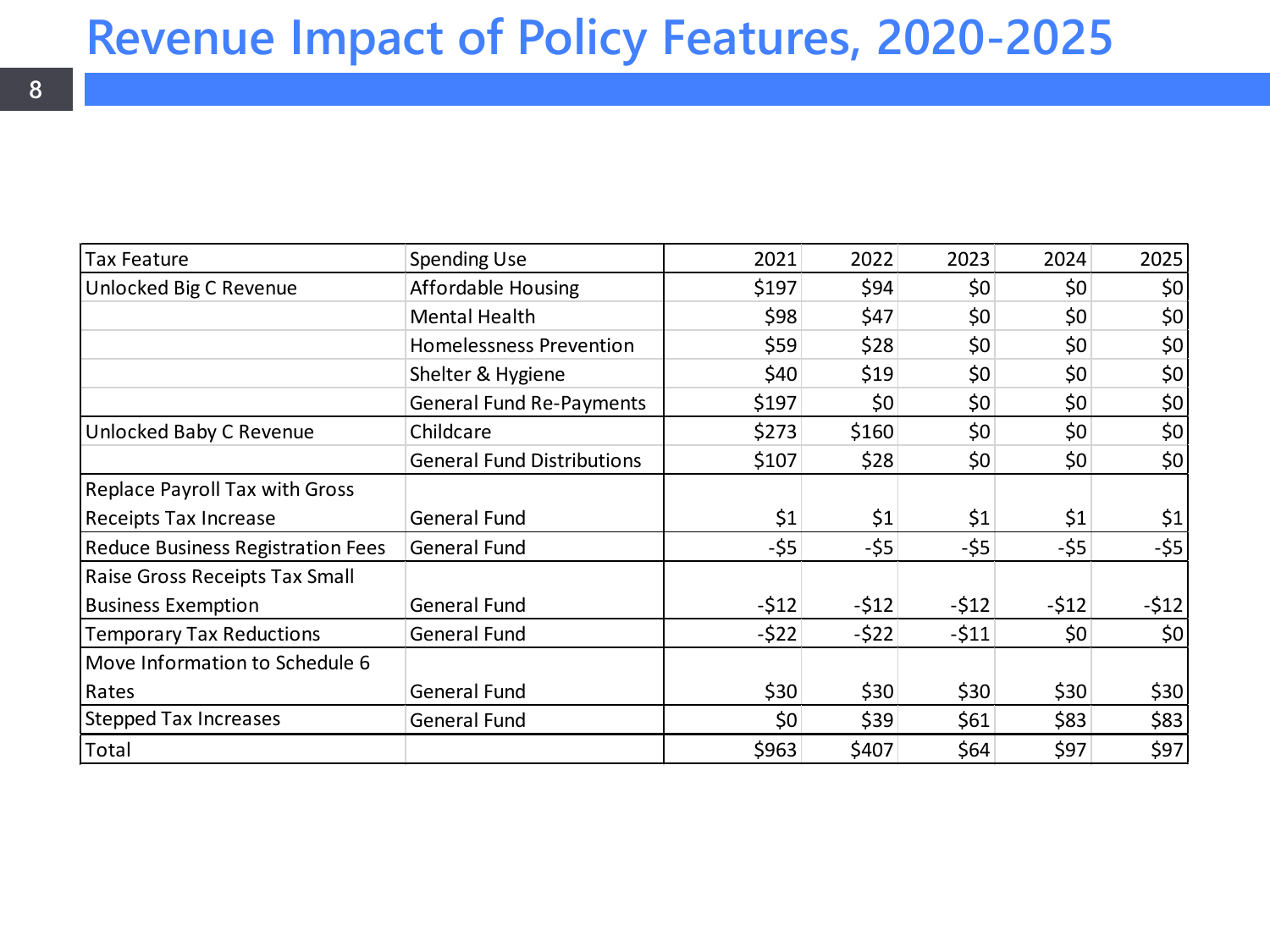# **Economic Impact Factors**

- The proposal will affect the city's economy in three primary ways:
	- 1. The backstop feature will allow the spending of Big C/Baby C revenue, prior to the resolution of the litigation. This spending will create a positive impact on the city's economy, without any offsetting negative impact on businesses.
	- 2. Secondly, the proposal fully shifts the City's business tax base away from payroll expense, to gross receipts, which will create an incentive to add payroll and employment in the city.
	- 3. Thirdly, the proposal changes the Gross Receipts Tax burden, across industries and businesses of different sizes. Since industries in San Francisco differ in their sensitivity to the cost of doing business, and their multiplier effects, these shifts may also impact the city's economy.
- The estimated net impact of the proposal on each industry, for the years 2021-2024, is shown in the table on the next page.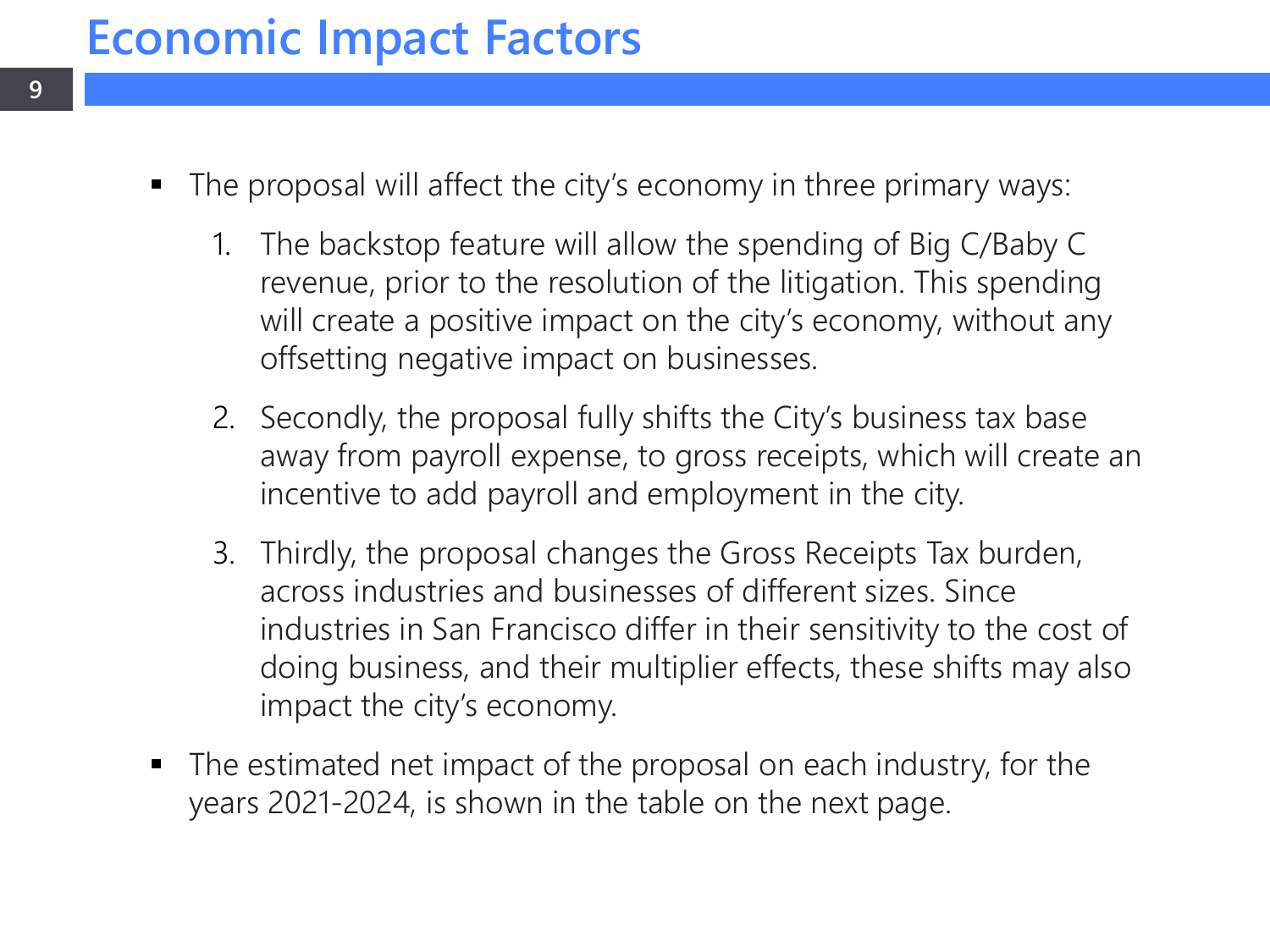# **Change in Business Taxes by Industry, 2021-2024**

| Industry                                         | 2021 (\$M) | 2022 (\$M) | 2023 (\$M) | 2024 (\$M) |
|--------------------------------------------------|------------|------------|------------|------------|
| Accommodations                                   | $-51$      | $-51$      | \$0        | \$2        |
| <b>Activity Not Listed Above</b>                 | \$0        | \$1        | \$2        | \$3        |
| <b>Administrative and Support Services</b>       | \$0        | \$1        | \$2        | \$3        |
| Arts, Entertainment, and Recreation              | $-52$      | $-52$      | $-51$      | \$0        |
| Biotechnology                                    | $-51$      | $-51$      | \$0        | \$0        |
| <b>Certain Services</b>                          | $-52$      | $-52$      | $-51$      | $-51$      |
| <b>Clean Technology</b>                          | \$0        | \$0        | \$0        | \$0        |
| Construction                                     | \$3        | \$3        | \$3        | \$3        |
| <b>Financial Services</b>                        | \$8        | \$17       | \$21       | \$25       |
| <b>Food Services</b>                             | $-59$      | -\$9       | $-55$      | $-52$      |
| Information                                      | \$16       | \$30       | \$36       | \$43       |
| Insurance                                        | \$0        | \$1        | \$1        | \$1        |
| Manufacturing                                    | $-53$      | $-53$      | $-52$      | \$0        |
| <b>Private Education and Health Services</b>     | \$0        | \$1        | \$1        | \$2        |
| Professional, Scientific, and Technical Services | $-56$      | \$4        | \$10       | \$15       |
| Real Estate and Rental and Leasing Services      | \$4        | \$5        | \$7        | \$8        |
| <b>Retail Trade</b>                              | -\$9       | -\$9       | $-56$      | $-53$      |
| <b>Transportation and Warehousing</b>            | \$0        | \$0        | \$0        | \$0        |
| <b>Utilities</b>                                 | \$1        | \$1        | \$2        | \$2        |
| <b>Wholesale Trade</b>                           | $-52$      | $-52$      | $-52$      | $-52$      |
| Administrative Office Tax payers                 | \$0        | \$1        | \$3        | \$4        |

**10**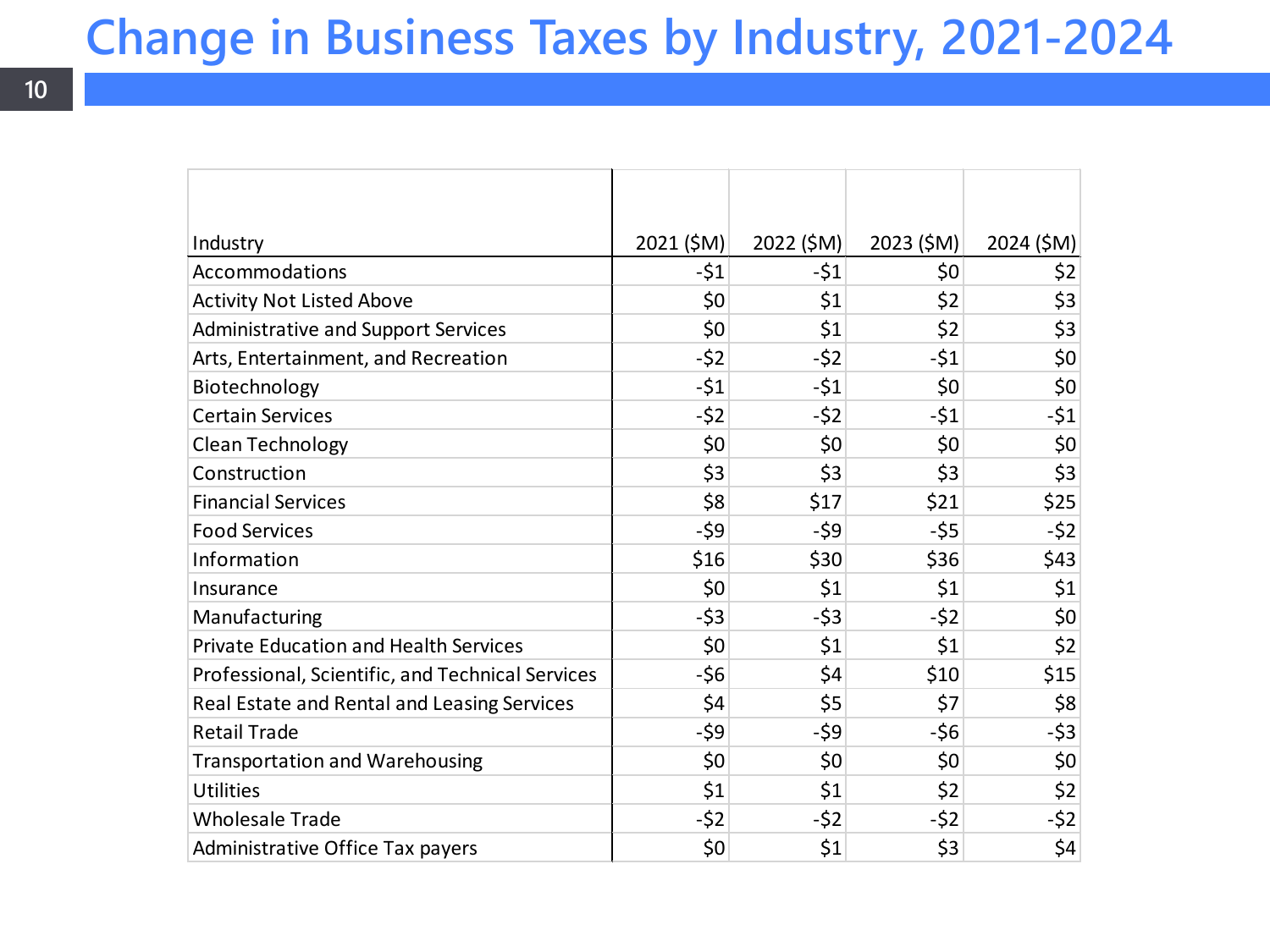#### **Economic Impact Assessment**



The OEA used the REMI model to estimate the economic impact of the tax and spending changes summarized on pages 8 and 10.

The chart to the left illustrates a baseline forecast of city employment, prepared since COVID-19 emergency, and the REMI estimate of city employment were the tax proposal to go into effect.

The baseline forecast is for the city to lose approximately 100,000 jobs in 2020. 55,000 would be recovered in 2021.

The tax proposal would raise the number of jobs by about 5,500 in 2021, and 1,900 in 2022, due to the expenditure of the unlocked Big C/Baby C funds. In later years, when no new backstop spending is assumed, the job impacts are much more modest.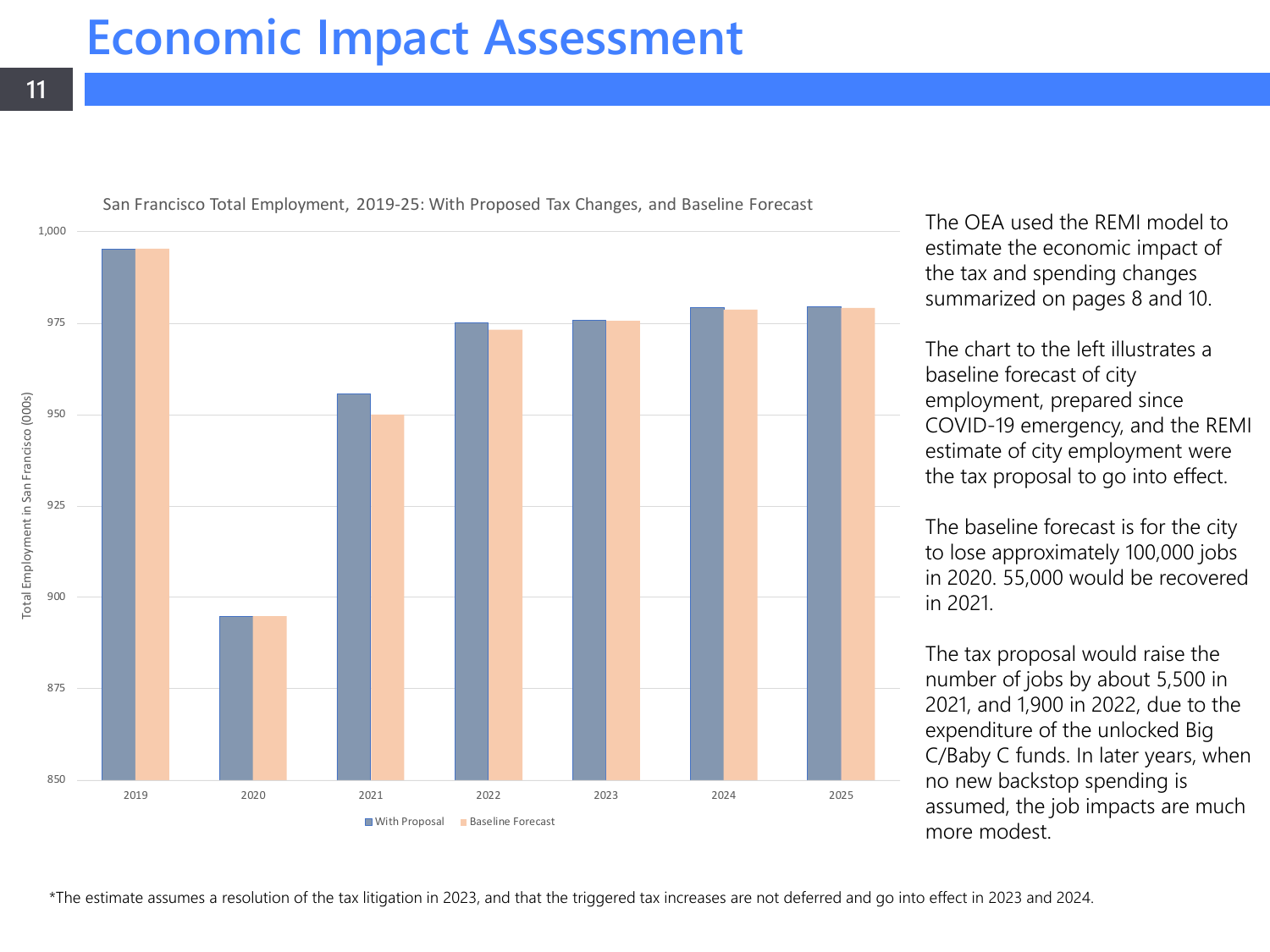# **Conclusions**

- The COVID-19 emergency has dramatically worsened the near-term economic outlook for the city. The baseline jobs forecast is for the loss of 100,000 jobs in 2020, and no full recovery to 2019 employment levels until after 2025.
- In this context, the tax proposal could improve the economy in the early years; its expected impact of 5,500 jobs in 2021 would account for 10% of all projected job recovery in the city next year.
- After the resolution of the tax litigation, when no new spending from Big C and Baby C is expected, the economic impact would be much more modest. An increase in employment in the City, and in City contractors, would slightly outweigh the job losses in the industries that face tax increases under the proposal.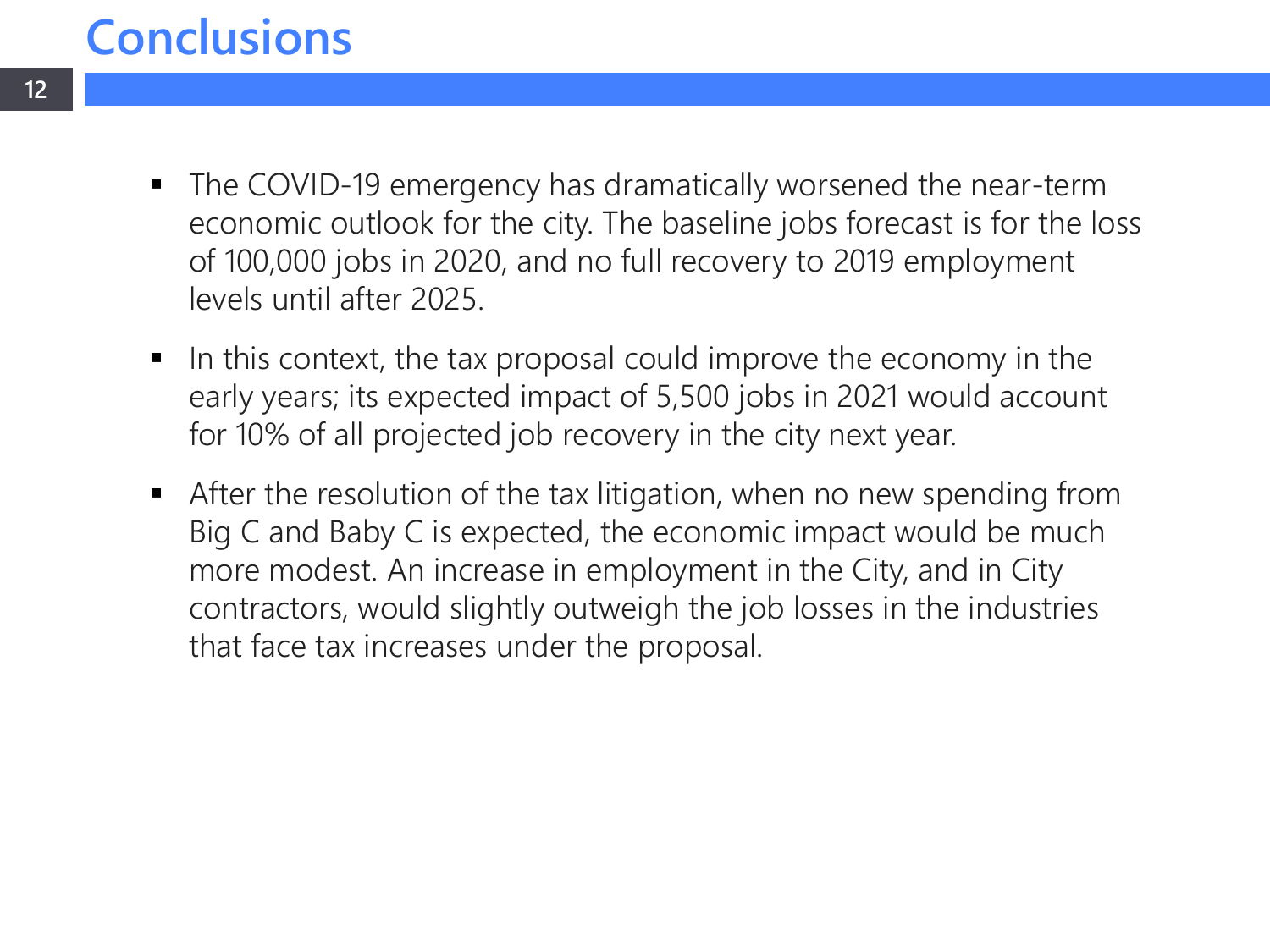#### **Appendix: Proposed Tax Rates by Industry**

|                                                         | 2021   |        |                      | 2022                    |        |                                                                                                          | 2023                    |        |  | 2024                    |        |                                    |               |
|---------------------------------------------------------|--------|--------|----------------------|-------------------------|--------|----------------------------------------------------------------------------------------------------------|-------------------------|--------|--|-------------------------|--------|------------------------------------|---------------|
| <b>Business Activity</b>                                |        |        |                      |                         |        | \$0-1M \$1-2.5M \$2.5-\$25M \$25M+ \$0-1M \$1-2.5M \$2.5-\$25M \$25M+ \$0-1M \$1-2.5M \$2.5-\$25M \$25M+ |                         |        |  |                         |        | \$0-1M \$1-2.5M \$2.5-\$25M \$25M+ |               |
| <b>Certain Services</b>                                 | 0.053% | 0.070% |                      | $0.095\%$ 0.224% 0.053% | 0.070% |                                                                                                          | $0.095\%$ 0.224% 0.079% | 0.105% |  | $0.142\%$ 0.224% 0.105% | 0.140% |                                    | 0.189% 0.224% |
| <b>Retail Trade</b>                                     | 0.053% | 0.070% |                      | 0.095% 0.224% 0.053%    | 0.070% |                                                                                                          | $0.095\%$ 0.224% 0.079% | 0.105% |  | $0.142\%$ 0.224% 0.105% | 0.140% |                                    | 0.189% 0.224% |
| <b>Wholesale Trade</b>                                  | 0.105% | 0.140% | 0.189% 0.224% 0.105% |                         | 0.140% |                                                                                                          | 0.189% 0.224% 0.105%    | 0.140% |  | 0.189% 0.224% 0.105%    | 0.140% |                                    | 0.189% 0.224% |
| Biotechnology                                           | 0.175% | 0.287% |                      | 0.518% 0.665% 0.181%    | 0.297% |                                                                                                          | $0.537\%$ 0.689% 0.188% | 0.308% |  | 0.555% 0.713% 0.194%    | 0.318% |                                    | 0.574% 0.736% |
| Clean Technology                                        | 0.175% | 0.287% | 0.518% 0.665% 0.175% |                         | 0.287% |                                                                                                          | $0.518\%$ 0.665% 0.175% | 0.287% |  | 0.518% 0.665% 0.175%    | 0.287% |                                    | 0.518% 0.665% |
| <b>Food Services</b>                                    | 0.088% | 0.144% | 0.259% 0.665% 0.088% |                         | 0.144% |                                                                                                          | $0.259\%$ 0.665% 0.131% | 0.215% |  | 0.389% 0.665% 0.175%    | 0.287% |                                    | 0.518% 0.665% |
| Information                                             | 0.560% | 0.644% | 0.714% 0.784% 0.573% |                         | 0.665% |                                                                                                          | 0.751% 0.832% 0.579%    | 0.675% |  | 0.770% 0.855% 0.585%    | 0.685% |                                    | 0.788% 0.879% |
| Manufacturing                                           | 0.088% | 0.144% | 0.259% 0.665% 0.088% |                         | 0.144% |                                                                                                          | $0.259\%$ 0.665% 0.131% | 0.215% |  | 0.389% 0.665% 0.175%    | 0.287% |                                    | 0.518% 0.665% |
| Transportation and Warehousing                          | 0.175% | 0.287% | 0.518% 0.665% 0.175% |                         | 0.287% |                                                                                                          | $0.518\%$ 0.665% 0.175% | 0.287% |  | 0.518% 0.665% 0.175%    | 0.287% |                                    | 0.518% 0.665% |
| Accommodations                                          | 0.210% | 0.228% | 0.228% 0.560% 0.210% |                         | 0.228% |                                                                                                          | $0.228\%$ 0.560% 0.315% | 0.341% |  | 0.341% 0.560% 0.420%    | 0.455% |                                    | 0.455% 0.560% |
| Arts, Entertainment, and Recreation                     | 0.210% | 0.228% | 0.228% 0.560% 0.210% |                         | 0.228% |                                                                                                          | 0.228% 0.560% 0.315%    | 0.341% |  | 0.341% 0.560% 0.420%    | 0.455% |                                    | 0.455% 0.560% |
| <b>Utilities</b>                                        | 0.420% | 0.455% | 0.455% 0.560% 0.435% |                         | 0.471% |                                                                                                          | 0.471% 0.580% 0.450%    | 0.488% |  | 0.488% 0.600% 0.465%    | 0.504% |                                    | 0.504% 0.620% |
| <b>Activity Not Listed Above</b>                        | 0.735% | 0.770% | 0.840% 0.910% 0.788% |                         | 0.825% |                                                                                                          | $0.900\%$ 0.975% 0.814% | 0.853% |  | 0.930% 1.008% 0.840%    | 0.880% |                                    | 0.960% 1.040% |
| <b>Administrative and Support Services</b>              | 0.735% | 0.770% | 0.840% 0.910% 0.761% |                         | 0.798% |                                                                                                          | 0.870% 0.943% 0.788%    | 0.825% |  | 0.900% 0.975% 0.814%    | 0.853% |                                    | 0.930% 1.008% |
| <b>Private Education and Health Services</b>            | 0.735% | 0.770% | 0.840% 0.910% 0.761% |                         | 0.798% |                                                                                                          | 0.870% 0.943% 0.788%    | 0.825% |  | 0.900% 0.975% 0.814%    | 0.853% |                                    | 0.930% 1.008% |
| Construction                                            | 0.420% | 0.490% | 0.560% 0.630% 0.420% |                         | 0.490% |                                                                                                          | 0.560% 0.630% 0.420%    | 0.490% |  | 0.560% 0.630% 0.420%    | 0.490% |                                    | 0.560% 0.630% |
| <b>Financial Services</b>                               | 0.560% | 0.644% | 0.714% 0.784% 0.600% |                         | 0.690% |                                                                                                          | 0.765% 0.840% 0.620%    | 0.713% |  | 0.791% 0.868% 0.640%    | 0.736% |                                    | 0.816% 0.896% |
| Insurance                                               | 0.560% | 0.644% | 0.714% 0.784% 0.580% |                         | 0.667% |                                                                                                          | $0.740\%$ 0.812% 0.600% | 0.690% |  | 0.765% 0.840% 0.620%    | 0.713% |                                    | 0.791% 0.868% |
| Professional, Scientific, and Technical Services        | 0.560% | 0.644% | 0.714% 0.784% 0.600% |                         | 0.690% |                                                                                                          | 0.765% 0.840% 0.620%    | 0.713% |  | 0.791% 0.868% 0.640%    | 0.736% |                                    | 0.816% 0.896% |
| Real Estate and Rental and Leasing Services             | 0.399% | 0.399% | 0.420% 0.420% 0.413% |                         | 0.413% |                                                                                                          | 0.435% 0.435% 0.428%    | 0.428% |  | 0.450% 0.450% 0.442%    | 0.442% |                                    | 0.465% 0.465% |
| Administrative Office Tax (% of Payroll Expense) 1.400% |        | 1.400% |                      | 1.400% 1.400% 1.470%    | 1.470% |                                                                                                          | 1.470% 1.470% 1.540%    | 1.540% |  | 1.540% 1.540% 1.610%    | 1.610% |                                    | 1.610% 1.610% |